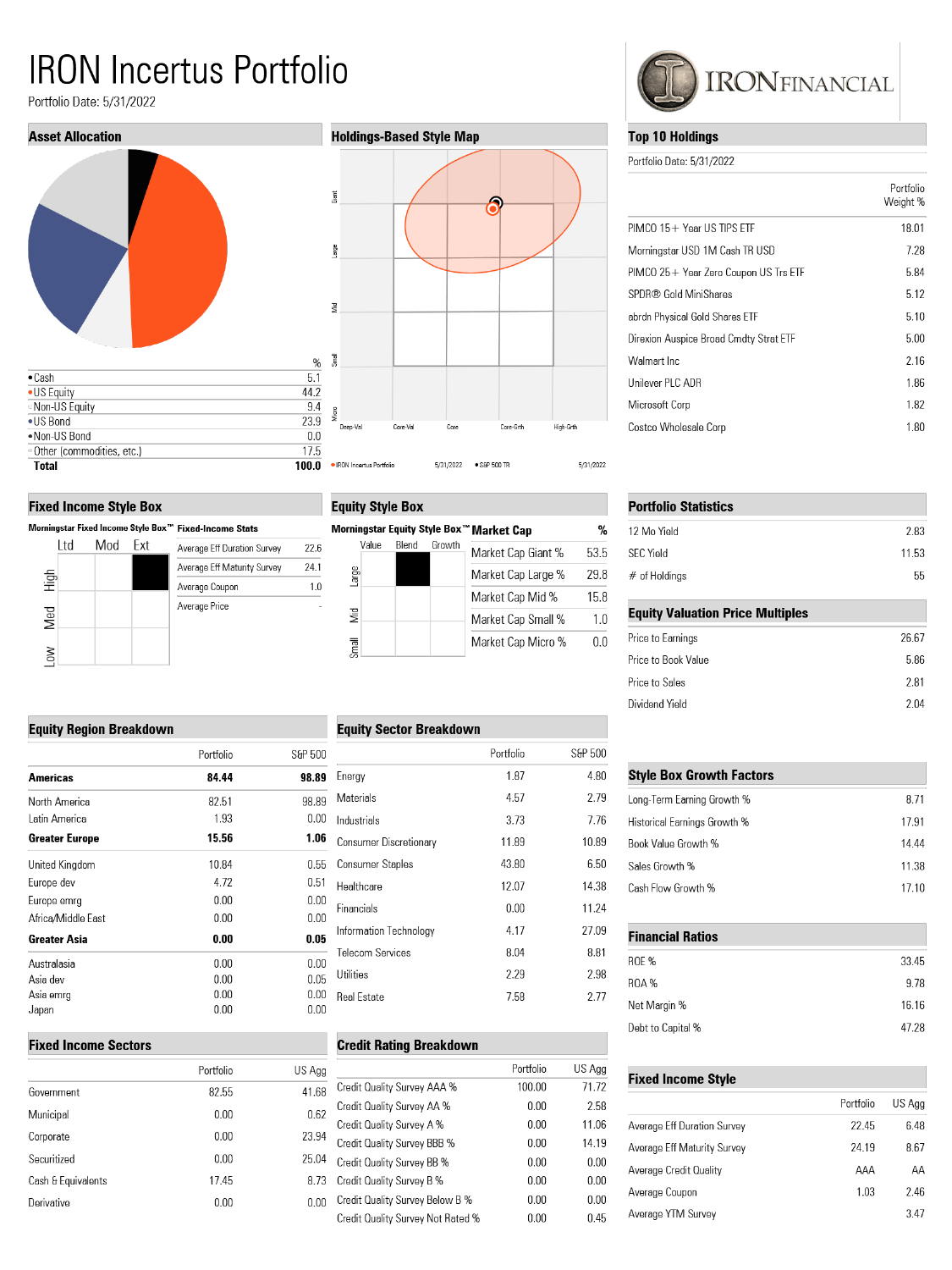#### **Investment Growth**

Time Period: Since Common Inception (2/1/2019) to 5/31/2022



#### IRON Incertus Portfolio

#### **Trailing Returns**

| Source Data: Net Return Calculation Benchmark: S&P 500 TR USD |         |         |            |         |        |                    |  |  |
|---------------------------------------------------------------|---------|---------|------------|---------|--------|--------------------|--|--|
|                                                               | Μ       | 3M      | <b>YTD</b> | 1 Year  | 3 Year | Since<br>Inception |  |  |
| <b>IRON</b> Incertus Portfolio                                | $-3.72$ | $-7.59$ | $-14.14$   | $-8.22$ | 8.07   | 9.61               |  |  |
| Morningstar Mod Tgt Risk TR USD                               | 0.29    | $-5.51$ | $-10.47$   | $-7.42$ | 7.22   | 7.07               |  |  |
| S&P 500 TR                                                    | 0.18    | $-5.16$ | $-12.76$   | $-0.30$ | 16.44  | 15.54              |  |  |

#### **Risk Measures**

Time Period: Since Common Inception (2/1/2019) to 5/31/2022 Calculation Benchmark: S&P 500 TR USD

| Std Dev | Semi<br>Std<br>Dev | Beta | Up<br>Capture<br>Ratio | Down<br>Capture<br>Ratio | Average<br>Drawdown | Max<br>Drawdown | Sharpe<br>Ratio | Sortino<br>Ratio | Irevnor<br>Ratio<br>(arith) | Information<br>Ratio<br>(arith) |
|---------|--------------------|------|------------------------|--------------------------|---------------------|-----------------|-----------------|------------------|-----------------------------|---------------------------------|
| 11.76   | 12.76              | 0.50 | 48.67                  | 38.27                    | $-7.42$             | $-14.14$        | 0.78            | 1.33             | 17.59                       | $-0.51$                         |
| 11.08   | 13.58              | 0.60 | 55.37                  | 63.21                    | $-8.14$             | $-13.38$        | 0.60            | 0.90             | 10.43                       | $-1.11$                         |
| 17.79   | 22.69              | 1.00 | 100.00                 | 100.00                   | $-11.94$            | $-19.60$        | 0.86            | 1.35             | 14.76                       |                                 |
|         |                    |      |                        |                          |                     |                 |                 |                  |                             |                                 |

#### **Drawdown**



#### Time Period: Since Common Inception (2/1/2019) to 5/31/2022

## **Risk-Reward**

Time Period: Since Common Inception (2/1/2019) to 5/31/2022

Calculation Benchmark: S&P 500 TR USD

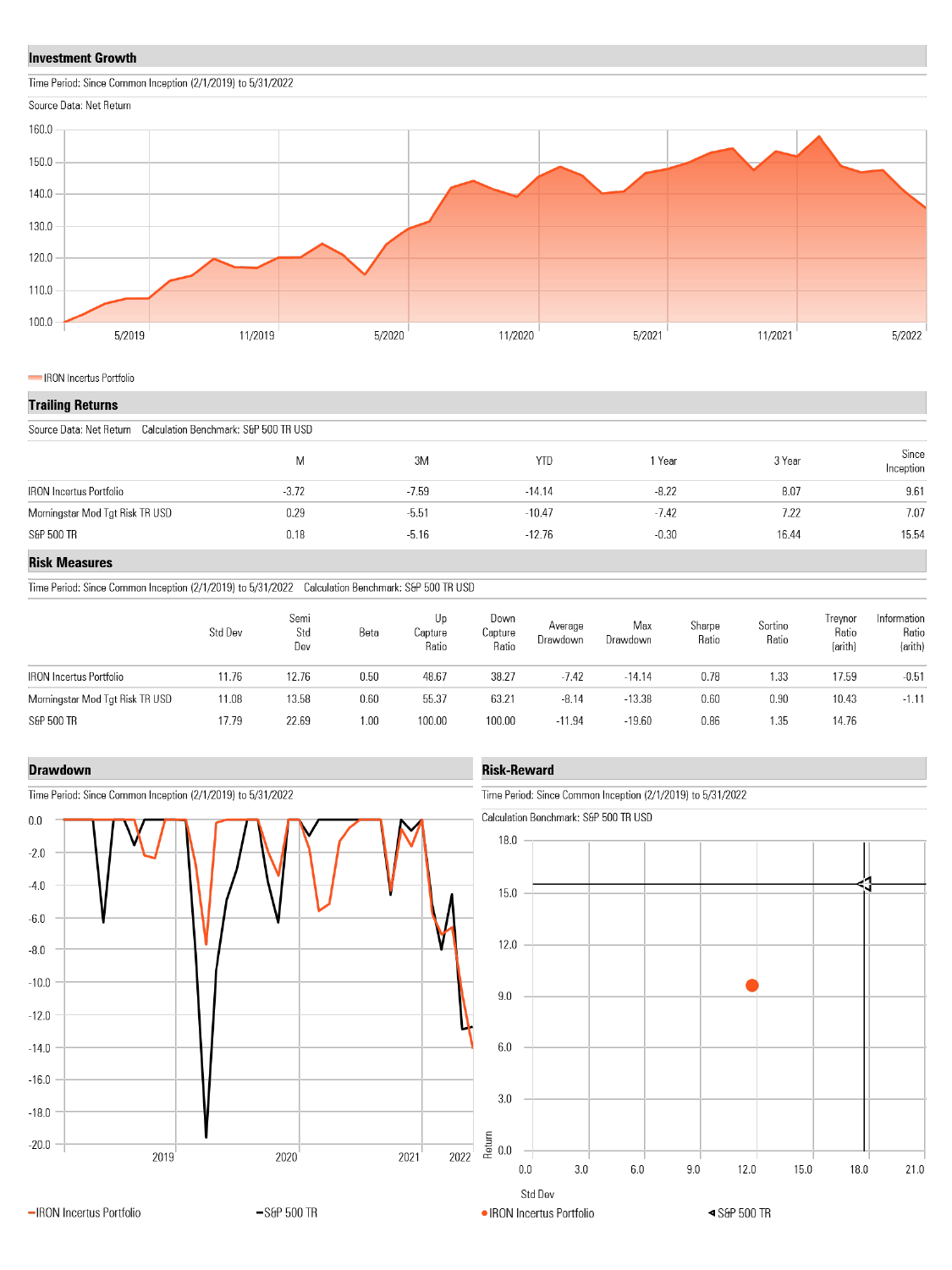| <b>Monthly Returns</b> |         |         |       |         |         |      |      |      |             |                 |         |      |          |
|------------------------|---------|---------|-------|---------|---------|------|------|------|-------------|-----------------|---------|------|----------|
|                        | Jan     | Feb     | Mar   | Apr     | May     | Jun  | Jul  | Aug  | Sep         | 0 <sub>ct</sub> | Nov     | Dec  | Year     |
| 2022                   | $-5.86$ | $-1.31$ | 0.48  | $-4.48$ | $-3.72$ |      |      |      |             |                 |         |      | $-14.14$ |
| 2021                   | $-1.82$ | $-3.88$ | 0.46  | 4.05    | 0.87    | . 35 | 2.01 | 0.91 | $-4.38$     | 3.96            | $-1.07$ | 4.18 | 6.37     |
| 2020                   | 3.53    | $-2.76$ | -5.09 | 8.14    | 3.96    | . 79 | 8.08 | 1.47 | .96<br>$-1$ | $-1.53$         | 4.44    | 2.18 | 23.54    |
| 2019                   |         | 2.71    | 3.21  | l.48    | 0.02    | 5.08 | 1.40 | 4.66 | $-2.21$     | $-0.18$         | 2.71    | 0.03 |          |



IRON Incertus Portfolio

S&P 500 TR

## **Return Distribution**



Time Period: 2/1/2019 to 5/31/2022